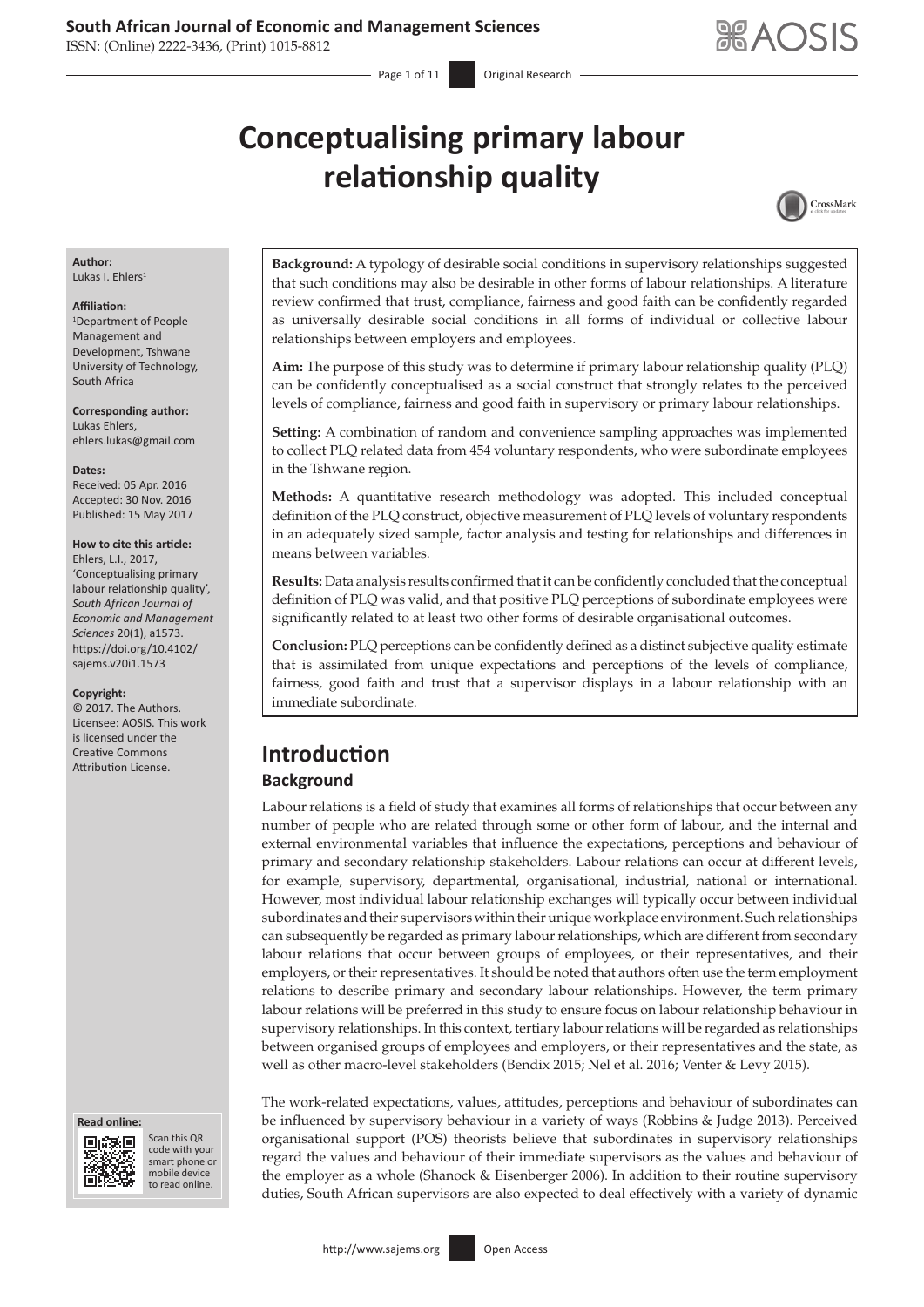and unpredictable labour relationship challenges emanating from a socially sensitive, politically aware and economically challenging labour market, (Moloto, Brink & Nel 2014; Soko & Belchin 2014). They should thus be highly alert and cautious when dealing with labour relations challenges, and be especially aware of the negative consequences that socially undesirable behaviour holds for the organisations in which they are employed, as well as the society in which they live (Ntimba 2015). However, supervisors are not the sole custodians of good-quality labour relationship behaviour. The elimination of undesirable and promotion of desirable relationship behaviours at the organisational-, industrialand societal-level labour relations should be regarded as a critically important responsibility and competency of all labour relations stakeholders, irrespective of their unique roles or relationship environments.

The question that subsequently begs to be answered is: 'Which desirable labour relationship behaviours and social conditions are typically present in good quality labour relationships?' Ehlers (2013) found that trust, justice, fairness and good faith were typically desirable social conditions in supervisory relationships. However, in a subsequent paper, Ehlers (2014) considered the formal, normative and psychological dimensions of employment contracting, and then proposed that trust, compliance, fairness and good faith are universally desirable social conditions in labour relationships. The ambiguous term 'justice' was thus replaced by 'compliance', which more specifically denotes observance of applicable laws, agreements, contracts, policies, codes and procedures. It can therefore be confidently expected that perceptions of the levels of compliance, fairness, good faith and trust in labour relationships will be strongly related to assessments of the quality of labour relationships, and for purposes of this study, primary labour relationships between individual subordinates and supervisors.

### **Research objective**

Gay and Weaver (2011) believed that research into the nature and validity of theoretical constructs can facilitate incremental understanding and explanation of a theory. They were of the opinion that any advance in the definition, expansion or validation could be regarded as an advancement of knowledge that is aimed at the eventual revelation of scientifically founded truths, and encouraged researchers to undertake more quantitative, qualitative and mixed method research studies relating to theory building. These views confirmed that quantitative research into validity of the primary labour relationship quality (PLQ) construct would advance scientific knowledge on labour relationship and organisational behaviour in South African organisations, to some or other extent.

A survey of labour relationship and supervisory behaviour articles in leading South African labour relations and human resource management journals, confirmed that no unique theory on the quality of employment or labour relationship behaviour in supervisory relationships was published in the last 10 years. It was therefore decided to consolidate and build on the work of Ehlers (2013, 2014) by developing a conceptual definition of PLQ as a theoretical construct, and testing the validity of a newly conceptualised theoretical construct in accordance with a reliable validation methodology (Cresswell 2014; Friedman 2003; Gay & Weaver 2011; Snow & Thomas 1994).

### **Overview**

The contention of this article is that PLQ is a distinct theoretical construct that relates to unique individual labour relationship expectation, perceptions and behaviours in supervisory relationships. The nature and validity of the PLQ construct, and related concepts, will subsequently be investigated and discussed in the remainder of this article. The following sections contain a literature review on the nature of labour relationship exchanges in good-quality primary labour relationships, and a discussion of the research methodology. These sections will be followed by a discussion of findings on the validity of PLQ as a theoretical construct. Limitations, recommendations and final conclusions will be discussed in the closing section.

# **Literature review Poor-quality labour relationships**

Supervisors are key leaders and change facilitators in organisations, and need to ensure that subordinates perform their duties at expected levels, by effectively planning, organising, leading and controlling their activities. They also need to ensure that a variety of formal and psychological contracting expectations of subordinates with diverse demographic characteristics are met, in order to establish and maintain good-quality labour relationships (Botha & Moalusi 2010; Robbins & Judge 2013; Tepper 2007). Numerous empirical studies confirmed that employees respond negatively to abusive or negative supervisor behaviour by engaging in deviant behaviour forms that could be harmful to the organisation and its members, such as poor work performance, deviant work behaviour or resignation outcomes (Guest 2004; Tekleab & Taylor 2003; Theledi 2015). Positive supervisor treatment, on the contrary, promotes job satisfaction, employment relationship satisfaction, organisational trust as well as a host of other positive organisational (Robbins & Judge 2013).

Many South African supervisors, unfortunately, do not appreciate; respect; or promote trust, compliance, fairness and good faith in their relationships with subordinates. Such neglect can result in negative subordinate perceptions of their job security, transparency, job satisfaction and the quality of labour relationships with supervisors and their employers (Ntimba 2015). The Commission for Conciliation, Mediation and Arbitration (CCMA) (2011) identified numerous forms of illegal and unfair supervisory behaviour since its inception. These behaviours are believed to be causes of workplace tension, workplace conflict, formal grievances and labour disputes. These negative outcomes are mostly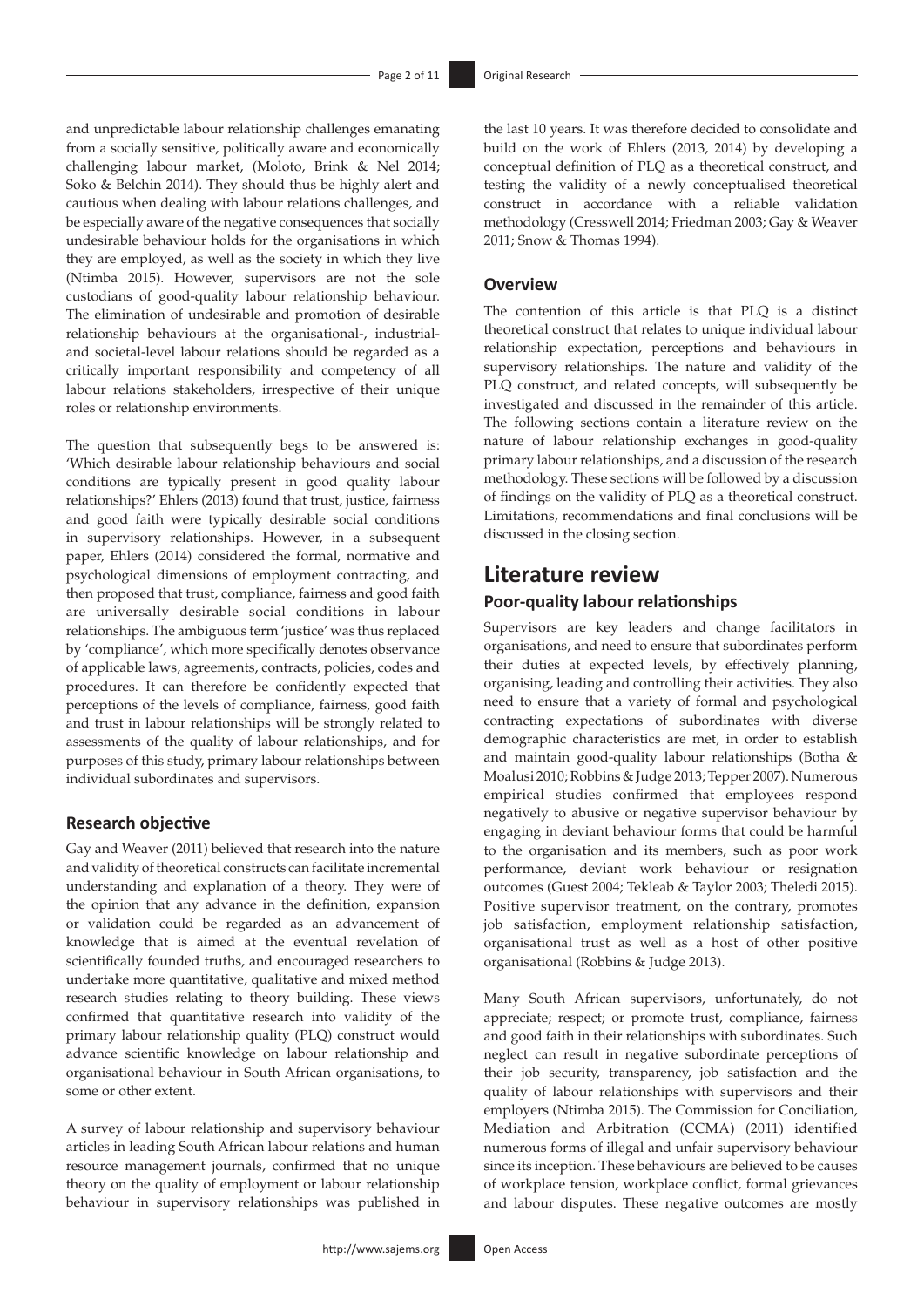related to some form of non-compliant, unfair or bad faith behaviour of a supervisor or manager (Theledi 2015).

The following behaviour forms are examples of undesirable supervisor behaviour: mental bullying of subordinates; ridiculing subordinates in the presence of others; preferring a less deserving candidate for promotion; not considering employees for progress on grounds of race, gender, language, culture, religion, union affiliation or age; victimising subordinates; allowing privileges to selected employees on subjective grounds; and allowing special privileges to selected employees or intentionally blocking promotion and progress (CCMA 2011). The mere presence of the aforementioned undesirable behaviours in the South African labour market confirms the need for theories, measures, strategies, policies and practices aimed at improving PLQ in the South African labour market (Ntimba 2015; Soko & Belchin 2014).

### **Labour relations dimensions**

Labour relationship exchanges occur in formal and psychological contracting dimensions (Guest 2004; Navarro & Cabrera 2009). Grogan (2014) defined a formal employment contract as a voluntary agreement between two legal parties in terms of which an employee undertakes to place his or her personal services at the disposal of the employer for an indefinite or determined period of time in return for a fixed or ascertainable remuneration. Formal employment contracts empower employers to define an employee's duties and to control the manner in which the employee discharges them, provided that reasonable support is given to an employee. Employers and employees should, however, not exploit each other, and both parties are under a legal obligation to comply with explicitly defined legal and contractual provisions (Overell et al. 2010). The parties to an employment contract may not change contract provisions without the consent of the other contracting party, and may terminate the contract by serving agreed notice or for other legally sound reasons (Grogan 2014).

Psychological contracting rights and duties are, unfortunately, not as clearly defined as formal contracting rights and duties. Psychological contracts can be defined as a set of mostly subjective beliefs, expectations or perceptions of what an employee, or employer, should be receiving in a labour relationship, and what the labour relationship partner should be receiving in return. They are based on unspoken needs and expectations that fall outside the scope of formal labour contracts and collective agreements (Guest 2004; Overell et al. 2010). Psychological contracts encapsulate vague and subjective perceptions on the nature and quality of trust, honesty, respect, constructivity, consideration, fairness, good faith and reciprocity in work relationships. Employers and employees form subjective perceptions on the degree to which their expectations in the aforementioned aspects were met by their relationship partners. A perceived breach of a psychological contract can result in relationship tension, relationship conflict, undesirable relationship behaviour and

the eventual termination of an employment contract (Botha & Moalusi 2010; Gerlach et al. 2007; Guest 2004; Tekleab & Taylor 2003).

### **Desirable social conditions in primary labour relationships**

Trust, compliance, fairness and good faith were identified as four primary desirable social conditions in labour relationships (Ehlers 2014; Ehlers & Jordaan 2016). All four of these social conditions are explicitly or implicitly regulated by South African labour law and related case law emanating from Labour Court rulings and CCMA awards (Grogan 2014). Each of these social conditions encapsulates five distinctive but interrelated behaviour forms that are indicative of the prevalence of each respective social condition in supervisory relationships (Ehlers & Jordaan 2016). The following sections contain discussions on the nature of each of the four desirable social conditions in labour relationships.

#### **Trust in primary labour relationships**

Perceptions of trust, consistency, fairness, equity and good faith are strongly interrelated and stem from relationship expectations and exchanges which occur in the formal and psychological dimensions of labour contracting (Cropanzano, Bowen & Gilliand 2007). Trust can be simply defined as the willingness of a party (trustor) to be vulnerable to the actions of another party (trustee) based on the expectation that the trustee will perform one or more actions that are important to the trustor, even if the trustor is unable to monitor or control the trustee (Sparrow & Cooper 2003). Coyle-Shapiro and Shore (2008) concluded that employees with high levels of trust in their organisations are thus more likely to put greater effort into their roles and co-operate better with others in the workplace, while employees with low levels of trust in their organisations are likely to interact and work less effectively.

Even though trust is regarded as a foundation for effective and harmonious labour relationships, there are no laws that require high levels of trust in a labour contract, rule or regulation to make it valid (Williams 2007). Employers, however, are under an implied obligation to create certainty, fairness, equity and consistency in workplace relationships, which mostly requires compliance with labour laws and contractual stipulations, legitimate labour policies and legitimate labour procedures (Grogan 2014). Trustworthy relationship partners are more likely to be convinced of relationship objectives and partner bona fides, devoted to relationship objectives and duties, tolerant of partner shortcomings and unforeseen relationship duties, supportive of relationship partners and loyal to relationship partners (Tekleab & Taylor 2003; Williams 2007).

It should also be noted that employees need to perceive employer behaviour and procedures as justified and fair in order to have trust in them, and to behave in accordance with related employer expectations (Linde, Schalk & Linde 2008; Williams 2007). Low levels of trust in labour relationships are strongly related to negative relationship outcomes, but a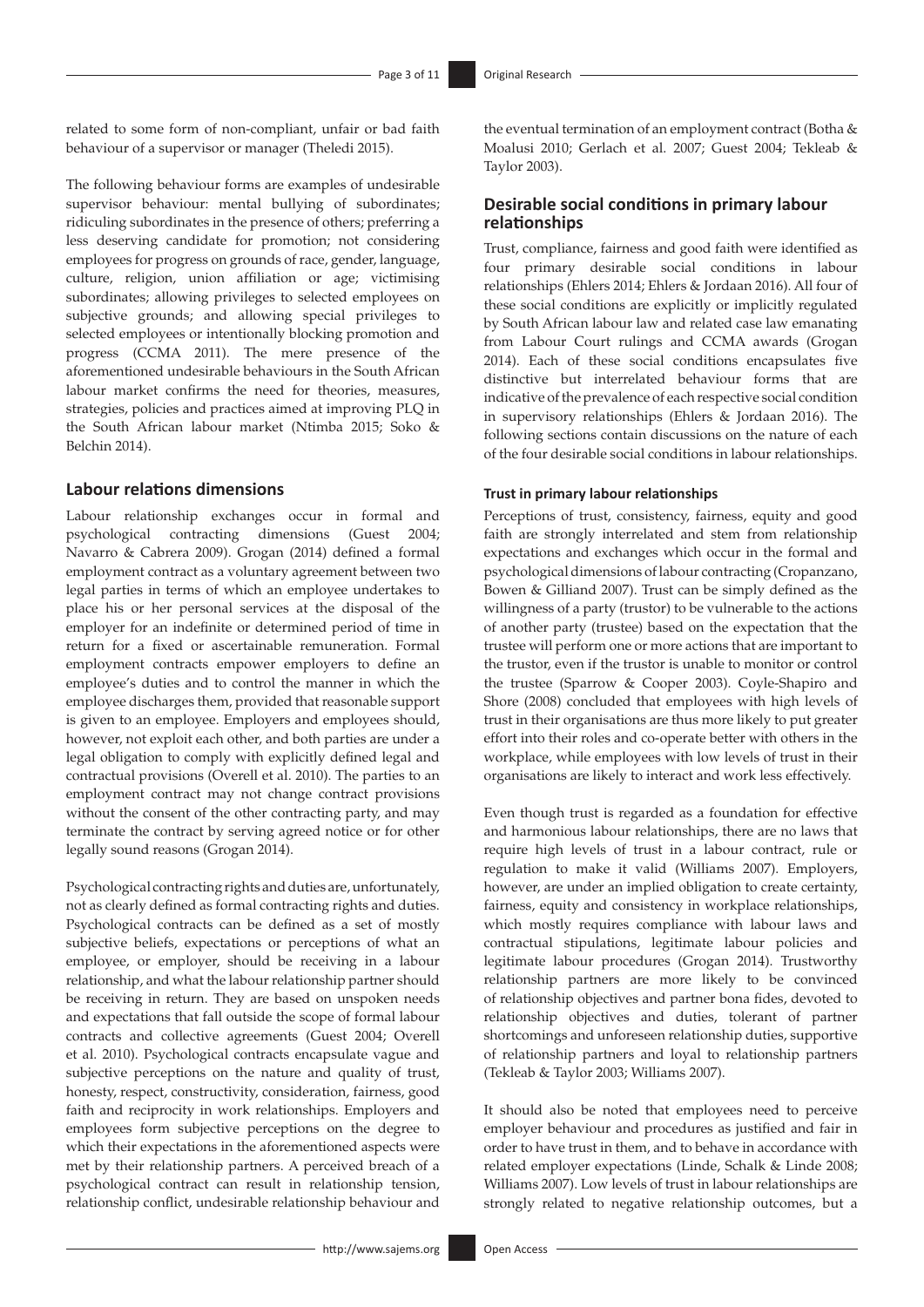climate of trust facilitates open and constructive relationship interaction which can prevent personal differences from evolving into negative or dysfunctional forms of workplace conflict (Flanagan & Runde 2009; Williams 2007). Ehlers and Jordaan (2016) were of the opinion that conviction, devotion, support, tolerance and loyalty are core indicators of trust in good-quality labour relationships. Trust, or perceived trust, is subsequently expected to be strongly related to positive PLQ perceptions of subordinates in supervisory relationships.

#### **Compliance in primary labour relationships**

Actual levels of legal or contractual compliance can rarely be objectively assessed by supervisors or subordinates because of their limited knowledge and understanding of applicable labour laws, contracts and often complicated legal principles (Ntimba 2015). Compliance with the Constitution, labour legislation, labour contracts or collective agreements, workplace directives and formal procedures provides foundations and boundaries for labour relationship behaviour(Bendix 2015; Ehlers & Jordaan 2016; Grogan 2014). Figure 1 reflects the relationship between the various sources of labour law, contracts and workplace procedures.

Holtz and Harold (2009) concluded that there is a strong relationship between procedural justice perceptions of employees and organisational trust levels. These perceptions relate to the implementation of formal labour relationship

rules and regulations. Research also confirmed that perceived procedural compliance can create powerful mutually beneficial social conditions in labour relationships such as trust and commitment, improved job performance, positive citizenship outcomes, improved customer satisfaction and diminished conflict in organisational relationships (Cropanzano et al. 2007; Linde et al. 2008). Compliance, or perceived compliance, is accordingly expected to be strongly related to positive PLQ perceptions of subordinates in supervisory relationships.

#### **Fairness in primary labour relationships**

Fair labour relationship exchanges are more likely to occur when relationship partners are informed, objective, equitable, consistent and reciprocal (Ehlers & Jordaan 2016; Salamon 1987). A labour relationship partner could subsequently perceive unfair treatment when these expectations are not met during relationship exchanges. Kickul, Gundry and Posig (2005) found that employees are likely to be more sensitive to issues of fairness and equity when trust levels in the labour relationship are low.

Perceived unfairness and low trust levels can trigger undesirable subordinate conduct (Southey 2010). Gerlach et al. (2007) found that subordinate employees who experience unfair treatment may deliberately restrict output or even resort to sabotage, and that employees who feel fairly treated

| <b>EXPECTATIONS OF FAIRNESS AND GOOD FAITH</b>                                                                                                                                                                                                                                                                                                                          |  |
|-------------------------------------------------------------------------------------------------------------------------------------------------------------------------------------------------------------------------------------------------------------------------------------------------------------------------------------------------------------------------|--|
| The trust relationship between employers and employees can be maintained and promoted when both parties are willing to reciprocate legitimate expectations<br>of fairness and good faith in all forms of employment relationship exchanges. Employment relationship trust is founded on compliance with all<br>applicable formal workplace rules, codes and procedures. |  |
| FORMAL WORKPLACE RULES, CODES AND PROCEDURES                                                                                                                                                                                                                                                                                                                            |  |
| Formal workplace rules, codes and procedures must be complied with in addition to all other provisions in formal employment contracts.                                                                                                                                                                                                                                  |  |
| <b>FORMAL EMPLOYMENT CONTRACTS</b>                                                                                                                                                                                                                                                                                                                                      |  |
| Formal labour contracts, or summaries of employment conditions, must comply with employer directives and policies, as well as applicable<br>collective agreements, codes of conduct, determinations and statutory labour laws.                                                                                                                                          |  |
| <b>EMPLOYER DIRECTIVES AND POLICIES</b>                                                                                                                                                                                                                                                                                                                                 |  |
| Written and unwritten employment directives (visions, missions, objectives, strategies, policies) must comply with all applicable collective agreements, or<br>codes of conduct, determinations and statutory labour laws if there are no applicable collective agreements.                                                                                             |  |
| <b>COLLECTIVE AGREEMENTS</b>                                                                                                                                                                                                                                                                                                                                            |  |
| All forms of collective agreements must comply with all applicable determinations, codes of good conduct and applicable statutory labour laws.                                                                                                                                                                                                                          |  |
| <b>CODES OF GOOD CONDUCT AND DETERMINATIONS</b>                                                                                                                                                                                                                                                                                                                         |  |
| Codes of good conduct and sectoral or ministerial determinations are extensions of statutory labour laws and must be complied<br>with in addition to statutory labour laws.                                                                                                                                                                                             |  |
| <b>STATUTORY LABOUR LAWS</b>                                                                                                                                                                                                                                                                                                                                            |  |
| Laws that dictate the nature of labour contracts in order to regulate various aspects of labour relations, e.g. LRA, EEA, BCEA, OHSA, COIDA, UIA and SDA<br>must be complied with in addition to compliance with common law contracting principles.                                                                                                                     |  |
| <b>COMMON LAW CONTRACTING PRINCIPLES</b>                                                                                                                                                                                                                                                                                                                                |  |
| Common law contracting principles must be respected in all types of contracts in addition to Constitutional compliance.                                                                                                                                                                                                                                                 |  |
| THE CONSTITUTION OF THE RSA                                                                                                                                                                                                                                                                                                                                             |  |
| All workplace conduct in South Africa must comply with all Constitutional provisions.                                                                                                                                                                                                                                                                                   |  |

LRA, Labour Relations Act; EEA, Employee Equity Act; BCEA, Basic Conditions of Employment; OHSA, Occupational Health and Safety Act; COIDA, Compensation for Occupational Injuries and Diseases Act; UIA, Unemployment Insurance Act; SDA, Skills Development Act.

**Figure 1:** Labour relationship compliance framework.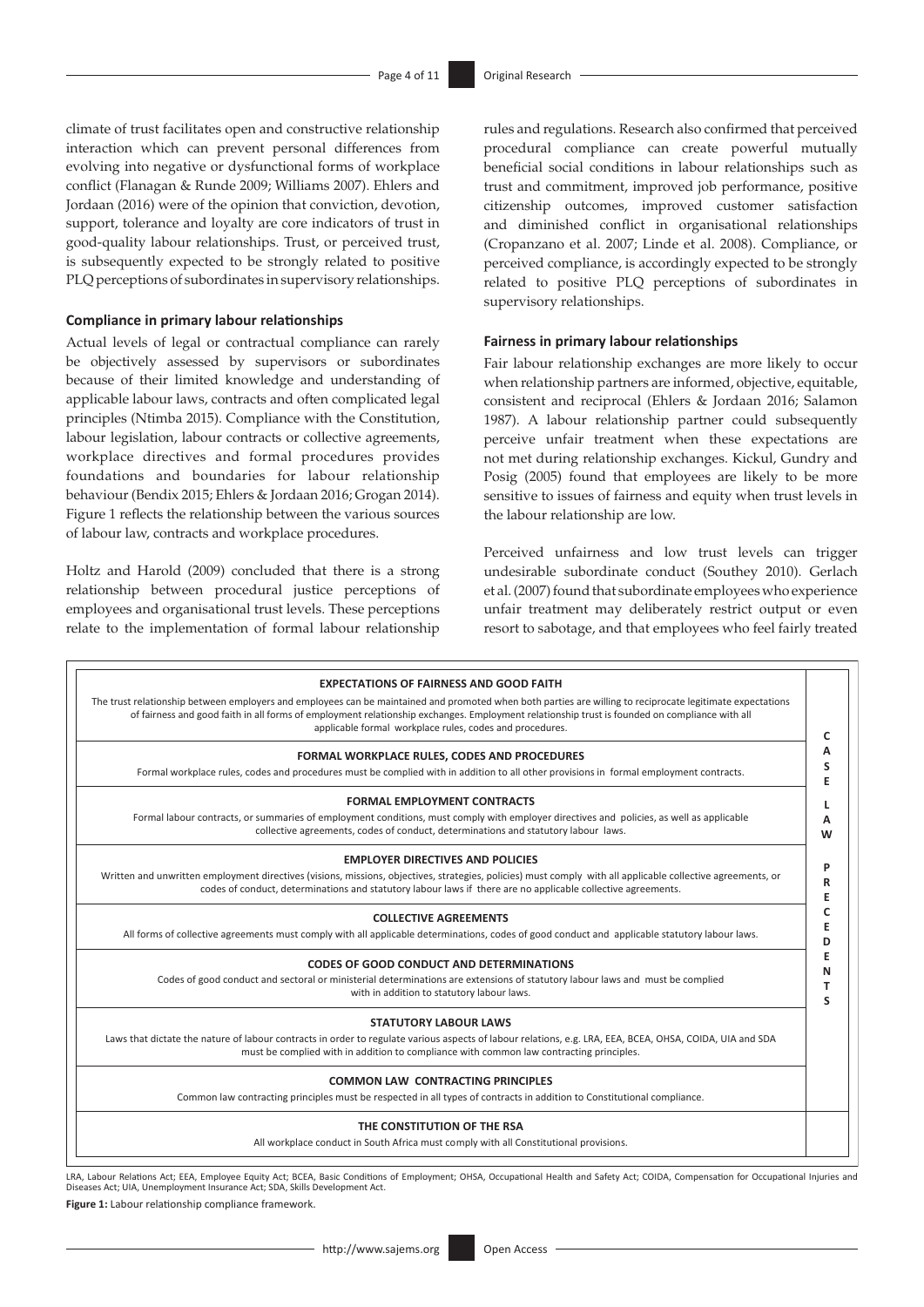are more likely to perform above minimum requirements. DiMatteo, Bird and Colquitt (2011) further found that procedural or substantive unfairness in the termination of labour contracts were positively related to increased propensities to retaliate and litigate. The effect on propensities of employees to retaliate or litigate was also amplified when a termination was perceived to be procedurally and substantively unfair. Fairness, or perceived fairness, is therefore expected to be strongly related to positive PLQ perceptions of subordinates in supervisory relationships.

#### **Good faith in primary labour relationships**

Good faith can be defined as an honest and sincere intention to create mutual benefit for all parties in a relationship by displaying interested, sincere, respectful, considerate and constructive behaviour in relationship exchanges (Ehlers & Jordaan 2016; Heap 2009; Riley 2009). Bad faith will become evident when disinterested, insincere, disrespectful, selfish or obstructive behaviour is adopted in relationship exchanges (Shimanskaya 2010).

Positive perceptions of good faith are related to higher levels of trust in organisational relationships, which in turn strongly relate to a number of positive organisational behaviour outcomes (Botha & Moalusi 2010; Guest 2004; Tekleab & Taylor 2003). The research of Searle and Skinner (2011) further confirmed that employee trust levels are determined by individual relationship experiences and subjective perceptions related to management behaviour and other social variables in a labour relationship. It can thus be confidently expected that general PLQ perceptions will be strongly related to the perceived good faith in their relationship with immediate supervisors.

### **Summary**

The literature review confirmed that formal and psychological contract expectations, such as trust, compliance, fairness and good faith influence labour relationship perceptions and behaviour in labour relationships. Lower levels, or absence, of trust, compliance, fairness and good faith are related to negative or undesirable primary labour relationships or

organisational behaviour forms or outcomes. Each of the four desirable social conditions in primary labour relationships encapsulates at least five distinct, yet interrelated, behaviour forms. These behaviours promote positive subordinate perceptions of the quality of trust, compliance, fairness and good faith in primary labour relationships (see Table 1). The aforementioned social conditions and related behaviours can thus be confidently expected to be significantly related to general subordinate estimates of PLQ.

## **Research methodology**

A quantitative research design that could facilitate the validation of a theoretical construct and a related measure was required for this study (Cresswell & Plano Clark 2007). A literature review and a questionnaire survey were consequently undertaken and quantified responses were captured and statistically analysed from a modernist perspective. The following chronological steps were followed in this study (Babbie 2011; Bless, Higson-Smith & Kagee 2013; Cresswell 2014; Field 2009; Kumar 2011):

- The background to the research problem and theoretical constructs were conceptualised.
- A literature review on the nature of labour relationships, supervision and desirable labour relationship behaviour was conducted, and the theoretical construct under investigation was clearly defined.
- A reliable theoretical construct development and validation procedure was identified. The aforementioned procedure will be comprehensively discussed in the following section.
- A valid and reliable measure of labour relationship quality was identified and included in a survey questionnaire along with a number of general biographical items (Ehlers & Jordaan 2016). In addition, the survey questionnaire also included valid and reliable measures of workplace self-esteem (WSE) and quit intention for a related research study. The availability of trustworthy measurements of the latter variables, however, provided an ideal opportunity to test hypotheses on the relationship

|                 | <b>TABLE 1:</b> Facilitators of good-quality labour relationships.                                    |                                                                                                                                                                                                                                                                                                                                                                                                                                                                             |  |  |  |  |
|-----------------|-------------------------------------------------------------------------------------------------------|-----------------------------------------------------------------------------------------------------------------------------------------------------------------------------------------------------------------------------------------------------------------------------------------------------------------------------------------------------------------------------------------------------------------------------------------------------------------------------|--|--|--|--|
| Variable        | <b>Relationship partners</b>                                                                          | Evident when parties are                                                                                                                                                                                                                                                                                                                                                                                                                                                    |  |  |  |  |
| Trust           | Willing to risk vulnerability by relying on a relationship<br>partner to behave in an expected manner | Convinced (undoubted acceptance of relationship objectives and partner bona fides)<br>Devoted (committed to relationship objectives and performance of relationship duties)<br>Tolerant (accepting relationship partner shortcomings and unforeseen relationship duties)<br>Supportive (encouraging or assisting relationship partners to perform their duties)<br>• Loyal (acting in the best interest of a relationship partner – not exploiting partner vulnerabilities) |  |  |  |  |
| Compliance      | Comply with formal relationship guidelines in all of their<br>labour relationship exchanges           | Constitutional (compliance with Constitutional provisions)<br>Legal (compliance with applicable labour laws)<br>Contractual (compliance with formal labour contracts or collective agreements)<br>Directional (compliance with legitimate organisational strategies, policies and codes)<br>Procedural (compliance with legitimate organisational procedures and rules)<br>٠                                                                                                |  |  |  |  |
| <b>Fairness</b> | Treat each other in an even-handed manner in all<br>labour relationship exchanges                     | • Informed (being aware of facts relating to an issue under discussion)<br>Objective (acting in a neutral or impartial manner)<br>Equitable (treating actual equals as equals)<br>Consistent (acting in the same manner in similar circumstances at different times)<br>Reciprocal (performing duties before, when or after claiming rights – give and take in equal measures)                                                                                              |  |  |  |  |
| Good faith      | Sincerely promote mutual relationship benefits in all<br>labour relationship exchanges                | • Interested (active interest in another person's views)<br>Sincere (displaying honesty and transparency)<br>Respectful (showing concern for ideas and dignity of others)<br>Constructive (displaying positive commitment to progress during exchanges)<br>Considerate (taking circumstances of relationship partners into account)                                                                                                                                         |  |  |  |  |

*Source*: Ehlers and Jordaan 2016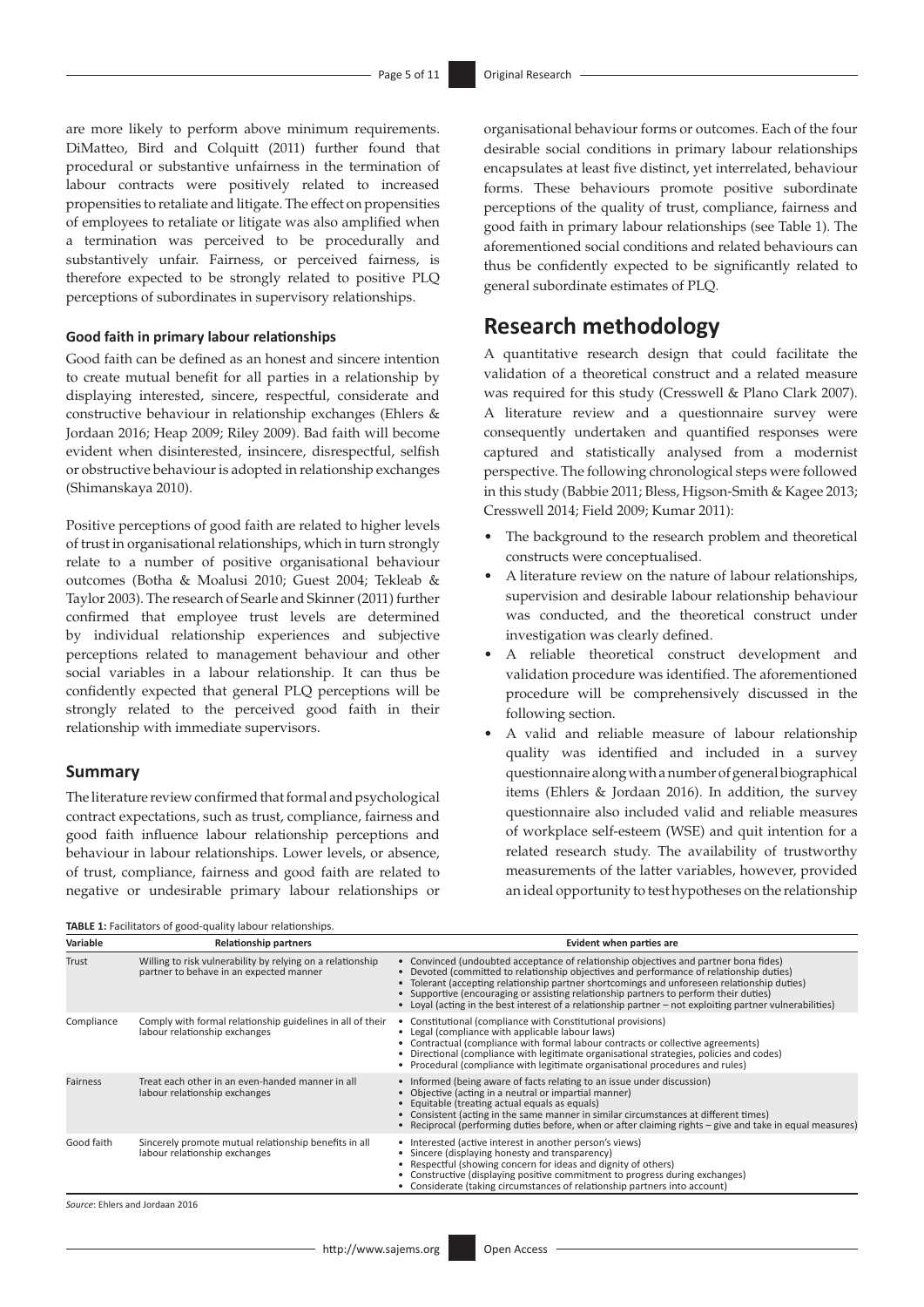between PLQ and other organisational variables (see section 'Experimentation and hypothesis testing').

- A combination of random and convenience sampling approaches was implemented to collect data from voluntary respondents in the Tshwane region (Bless et al. 2013). A group of field workers were briefed on the nature of the research study, the survey questionnaire and the ethical aspects of survey questionnaire methods. Field workers were requested to approach potential respondents randomly, explain the nature of the research study and then request potential respondents to read and accept an ethical compliance statement in the preamble of the questionnaire, if they were willing to complete the questionnaire as an anonymous, informed and consenting volunteer.
- A total of 454 completed questionnaires were returned (219 males and 235 females; 368 African race respondents and 86 from other race groups). A sample size of 454 was deemed to be large enough to conduct a meaningful exploratory factor analysis of questionnaire data (Hair et al. 2006).
- Questionnaire responses were then captured and analysed on a personal computer using SPSS version 20. A variety of general, descriptive and inferential statistical procedures were applied to structure and analyse data.

# **Discussion of theory development and validation process**

A number of general guidelines for effective development and validation of a theoretical construct were reported in literature (Cresswell 2014; Friedman 2003; Gay & Weaver 2011; Snow & Thomas 1994). The following list contains the most important general requirements for effective theory development and validation:

- identify key constructs, concepts and variables
- describe relationships between phenomena and theoretical rationales
- determine boundary conditions of the theory
- develop a valid and reliable measure of key concepts and constructs
- establish the nature of relationships between variables
- test theory validity through critical experimentation and hypothesis testing.

Procedures and findings pertaining to each of the aforementioned requirements will be described in the following sections.

### **Identification of key constructs and variables**

Primary labour relationship quality was initially conceptualised as a construct that refers to a distinct subjective quality estimate that is assimilated from unique expectations and perceptions that an individual subordinate holds on the quality or levels of compliance, fairness, good faith and trust that an immediate supervisor displays in an individual labour relationship.

The specific components of the above mentioned theoretical assumption should be understood as follows (Adapted from general definitions in Oxford Press (2010), and literature views relating to the PLQ theory under investigation):

- primary means first level or most important
- labour means to perform physical or mental work
- relationship refers to a unique association between two or more people
- • distinct means unique and clearly different from other things or behaviours
- subjective means vague personal feelings, tastes or opinions
- quality refers to the standard of something as measured against other things
- estimate means an imprecise valuation of a value, number, quantity or extent
- assimilated means to integrate something that was obtained from other sources
- • unique means different and other expectations and perceptions
- expectations are strong beliefs that an event or behaviour will occur
- perceptions are unique ways of regarding, understanding or interpreting behaviour
- individual subordinate refers to a specific person that works under instruction of a specific supervisor
- level refers to a specific position on a real or imaginary scale
- compliance means that relationship partners comply with formal relationship guidelines in all of their relationship exchanges
- • fairness means that relationship partners treat each other in an even-handed manner in all relationship exchanges
- good faith means that relationship partners sincerely promote mutual relationship benefits in all relationship exchanges
- trust means that relationship partners are willing to risk vulnerability by relying on their relationship partner to behave in an expected manner
- immediate supervisor refers to a person who directly oversees the work of another person
- display means to show, demonstrate or exhibit behaviour
- individual labour relationship refers to a work-related relationship between two different persons.

### **Relationships and theoretical rationales**

South African supervisors are expected to deal with a multitude of distinctive labour relationship challenges that emanate from transforming social, economic and political systems, in addition to their routine supervisory duties (Bendix 2015; CCMA 2011; Nel et al. 2016; Ntimba 2015; Soko & Belchin 2014; Venter & Levy 2015). They should therefore be especially attentive to the promotion of goodquality labour relationships, and make all efforts to avoid undesirable sociopolitical conflicts with subordinates. Displays of compliance, fairness, good faith and trust by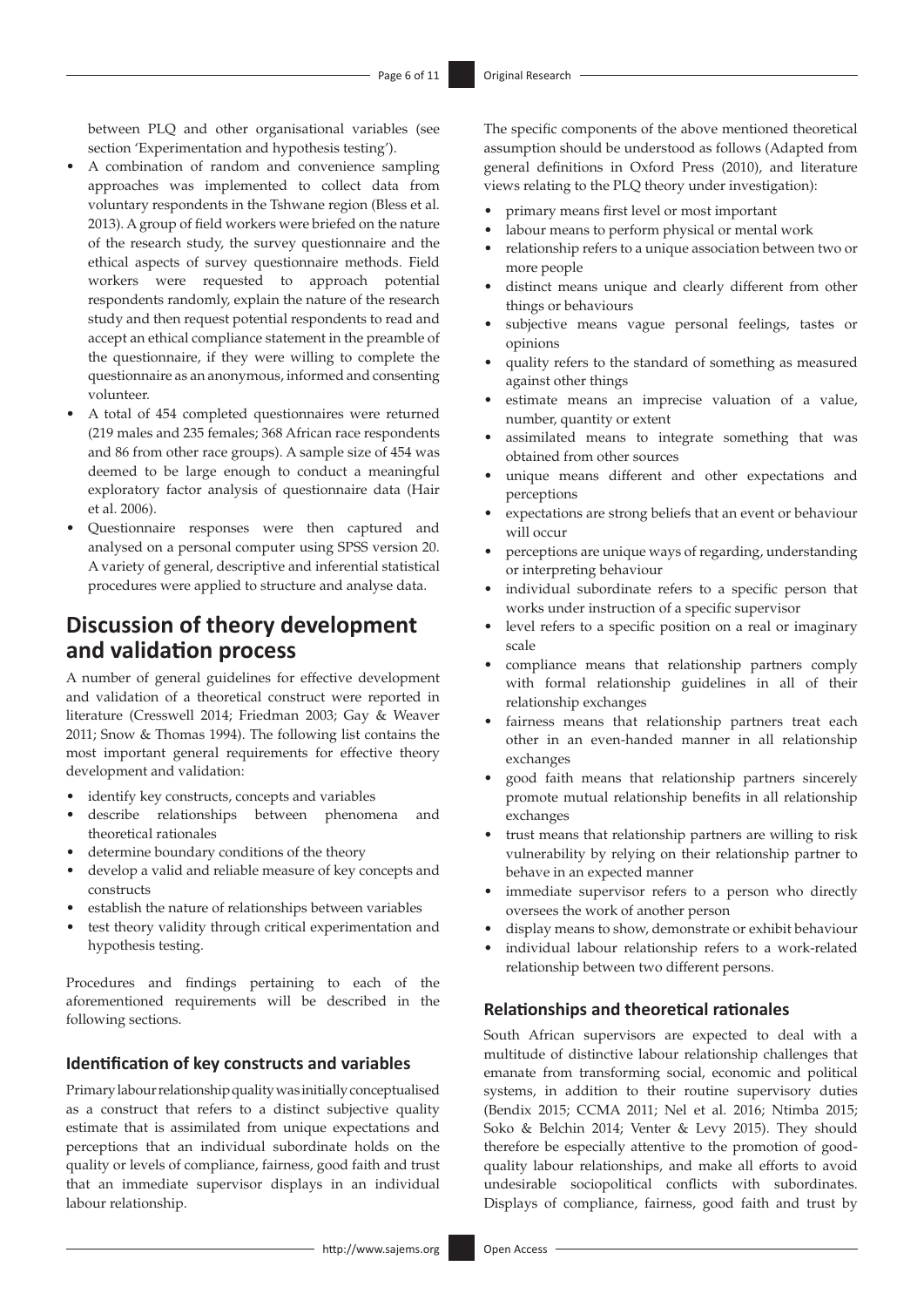supervisors have been found to promote good-quality labour relationships with subordinates (Ehlers & Jordaan 2016).

At least five distinctive but interrelated behaviour forms can contribute to positive subordinate perceptions of compliance. The same applies to positive perceptions of fairness, good faith and trust in primary labour relationships. Twenty desirable labour relationship behaviour forms can thus be regarded as typical facilitators of good-quality primary labour relationships (Table 1). Supervisors should subsequently be ably encouraged to display these core desirable labour relationship behaviours to establish, maintain and promote good-quality primary labour relationships. Neglect of such behaviours can be expected to result in negative subordinate perceptions of PLQ and related negative organisational behaviours and outcomes (Cropanzano et al. 2007; DiMatteo et al. 2011; Flanagan & Runde 2009; Gerlach et al. 2007; Grogan 2014; Holtz & Harold 2009; Kickul et al. 2005; Linde et al. 2008; Overell et al. 2010; Searle & Skinner 2011; Tekleab & Taylor 2003; Williams 2007).

### **Boundary conditions of the primary labour relationship quality theory under development**

Any new theory should be investigated in the context where it will be applied. Such investigations should be preceded by a clear conceptual definition (Cresswell 2014; Friedman 2003; Snow & Thomas 1994). A conceptual definition of PLQ was provided in the section 'Identification of key constructs and variables'. Analysis of the conceptual definition and related literature, suggested that the following initial boundary conditions be respected:

- • PLQ perceptions are related to individual expectations and experiences in the formal and psychological dimensions of labour relations (Botha & Moalusi 2010; DiMatteo et al. 2011; Ehlers 2014).
- • PLQ perceptions are distinctly different from subordinate perceptions of the quality of routine supervisory behaviours such as communicating, planning, organising, leading and controlling (Botha & Moalusi 2010; Guest 2004; Robbins & Judge 2013).
- PLQ perceptions result from very specific subordinate perceptions of compliance, fairness, good faith and trust in labour relationship exchanges that are distinctively rooted in the fields of labour relations and labour laws (Botha & Moalusi 2010; Ehlers 2014; Grogan 2014; Guest 2004; Overell et al. 2010).
- PLQ perceptions are uniquely individual and can be estimated by any subordinate, regardless of race, gender, age, seniority, union affiliation or qualification among others (Botha & Moalusi 2010; Ehlers & Jordaan 2016; Robbins & Judge 2013).
- Positive PLQ perceptions can be confidently expected to be positively related to numerous desirable organisational phenomena. For example, high productivity, job satisfaction, high workplace-based self-esteem, engagement, good citizenship behaviour, good work-life balance, positive diversity attitudes, lower stress levels, weak quit intention and wellness, among others. Conversely, negative

perceptions are expected to be negatively related to desirable organisational phenomena (Botha & Moalusi 2010; Delobelle et al. 2011; Joubert & Roodt 2011; Linde et al. 2008; Robbins & Judge 2013; Searle & Skinner 2011).

Negative PLQ perceptions can be confidently expected to be positively related to numerous undesirable organisational phenomena. For example, low productivity, job dissatisfaction, low workplace-based self-esteem, workplace deviance, disengagement, poor work-life balance, negative diversity attitudes, higher stress levels, absenteeism, strong quit intention and turnover, among others. Conversely, positive perceptions are expected to be negatively related to undesirable organisational phenomena (Botha & Moalusi 2010; Delobelle et al. 2011; Joubert & Roodt 2011; Linde et al. 2008; Robbins & Judge 2013; Searle & Skinner 2011).

### **A valid and reliable measure of primary labour relationship quality**

The psychometric properties of the measure of PLQ that were applied in this study were comprehensively described by Ehlers and Jordaan (2016). The measure was reported to be more than adequately valid in light of the fact that all PLQ items were directly derived from a validated typology of desirable social conditions in supervisory relationships, and related labour relations literature. The Chronbach's alpha coefficient of items in the PLQ measure (0.961) far exceeded the minimum acceptable level of 0.7 (Field 2009), which confirmed that the internal reliability and consistency of the instrument is far higher than adequate (Kumar 2011).

### **Establishing the nature of relationships between variables**

Bartlett's test of sphericity confirmed that variances between PLQ items can be assumed to exist at a confidence level of 0.000. The Kaiser-Meyer-Olkin (KMO) test of sampling adequacy returned a highly desirable value of 0.971. The aforementioned results confirmed that factor analysis was possible, and a principal component analysis was subsequently conducted (Brown 2009; Field 2009).

Only one underlying component with an Eigenvalue of 11.906 emerged from a principal component analysis. This component accounted for 59.530% of all variances which far exceeds the 50% minimum accounting level that was suggested by Hayton, Allen and Scarpello (2004). Furthermore, only two communality values (0.328 and 0.431) were lower than the 0.5 level that was recommended (Costello & Osborne 2005). The other 18 communality values were all higher than 0.5 and fell within a range of 0.517 to 0.726. Communality values, however, do not address the relationship between components and the principal component. Values in the component matrix confirmed that all 20 components were very strongly related to the principal component, with highly desirable factor loadings ranging from 0.573 to 0.852 (Costello & Osborne 2005). It was therefore concluded that all 20 of the items in the PLQ questionnaire were strongly related to at least one underlying primary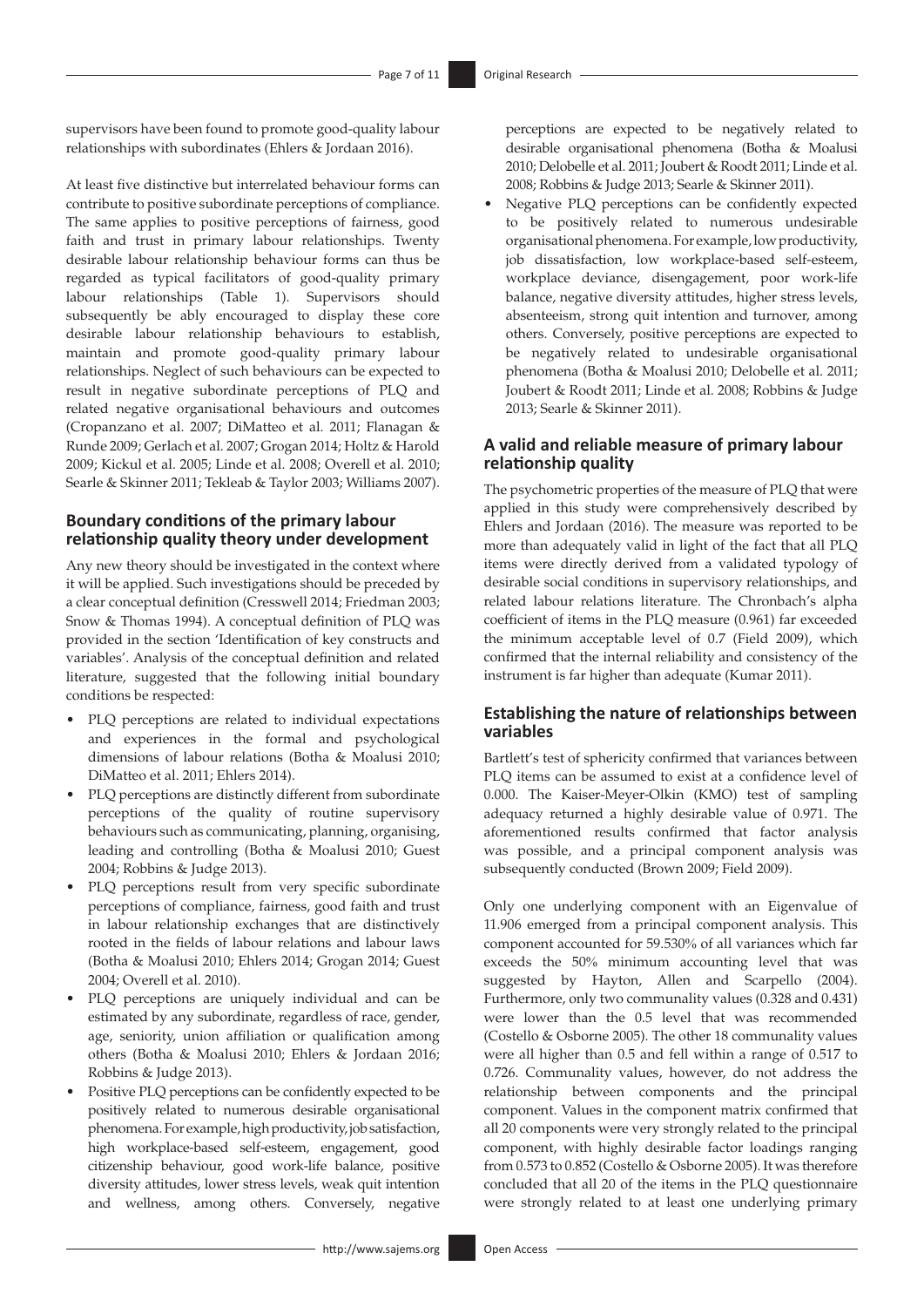component, namely 'Primary labour relationship quality (PLQ)' (Costello & Osborne 2005; Field 2009).

The highly positive factor loading that confirmed strong relationships between the 20 components and PLQ confirmed that additional factor reduction procedures were unnecessary (Brown 2009; Costello & Osborne 2005; Field 2009). Confirmatory factor analysis falls outside of the scope of the current study and was subsequently not conducted. Appendix 1 contains more specific information on the principal component and factor loadings.

### **Experimentation and hypothesis testing**

The PLQ measure formed part of a more comprehensive survey questionnaire that also included measures of WSE and quit intention, in addition to a number of biographical questionnaire items. However, PLQ was the main focus of this study and no literature review was subsequently conducted on WSE and quit intention. The availability of the aforementioned additional measurements, however, allowed the researcher to formulate and test five hypotheses on the nature of PLQ perceptions, which satisfied the experimentation and hypothesis testing requirement in the theory validation procedure. The five hypotheses and related findings are discussed below:

**H1:** PLQ perceptions of subordinates are an integrated perception encapsulating interrelated perceptions of the levels of compliance, fairness, good faith and trust in primary labour relationships. This hypothesis was confirmed. A single component (PLQ) with a very high Eigenvalue of 11.906 emerged from the principal component analysis, and factor loadings between PLQ and each of the 20 individual PLQ components were also above the desirable level of 0.5 (0.573 to 0.851).

**H2:** PLQ perceptions of subordinates of different gender, race and age groups are significantly different. This hypothesis was rejected. An independent samples Kruskal–Wallis test confirmed that there are no statistically significant differences in the PLQ perceptions of subordinates from different gender (*p* = 0.150) or race groups ( $p = 0.078$ ). An independent samples Mann–Whitney U test confirmed that there is no statistically significant difference between the PLQ perceptions of subordinates who are younger than 35 and subordinates who are 35 years or older  $(p = 0.192)$ . The relative significance of these findings, however, suggests that further research should be conducted in this regard.

**H3:** PLQ levels of subordinates reporting to supervisors from a different gender, race and age group are significantly different. This hypothesis was rejected. An independent samples Mann– Whitney U test confirmed that there is no statistically significant difference between the PLQ perceptions of subordinates who report to a supervisor that belongs to a different age group, which were defined as those under 35 and those who are 35 years or older ( $p = 0.650$ ). The same test confirmed that there were no statistically significant differences in the PLQ perceptions of subordinates reporting to a supervisor belonging to a different gender ( $p = 0.511$ ) or different race group ( $p = 0.461$ ).

**H4:** The WSE levels of subordinates are positively related to their PLQ perceptions. WSE can be defined as a mental state, or personality trait, that an employee develops in accordance with numerous personal experiences within his or her immediate workplace environment over a relatively lengthy time period (David & Vivek 2012; Heatherton & Wyland 2003). This hypothesis was confirmed. A Spearman correlation test (rs = 0.230) confirmed that there is a highly significant positive correlation between WSE and PLQ perceptions  $(p = 0.000)$ . Positive perceptions of PLQ are therefore strongly related to higher levels of WSE, and vice versa.

**H5:** PLQ levels of subordinates will be negatively related to their intention to quit. Intention to quit can be defined as an employee or organisational member's intention to leave the organisation in which he or she is currently employed or active (Cho, Johanson & Guchait 2009). This hypothesis was confirmed. A Spearman correlation test ( $rs = -511$ ) confirmed that there is a highly significant negative correlation between quit intention and PLQ perceptions ( $p = 0.000$ ). Negative perceptions of PLQ are therefore strongly related to stronger quit intentions, and vice versa.

# **Limitations and recommendations**

The PLQ theoretical construct can be regarded as valid for purposes of investigating and analysing labour relations behaviour in supervisory relationships. However, it will not necessarily be valid for analysing the behaviour of groups of employees or managers who are engaged in secondary- and tertiary-level labour relationships. Further related research on the validity of theories on secondary labour relationship exchange quality (SLQ) and tertiary labour relationship quality (TLQ) is subsequently recommended.

This study of PLQ theory was approached from a subordinate's perspective. It should, however, be kept in mind that supervisors also harbour perceptions on PLQ in relationships with their subordinates. The measurement and investigation of supervisor expectations and perceptions on PLQ is therefore recommended.

Even though the factor analysis confirmed that only one underlying factor is present, it is recommended that further statistical analysis of the sub-scale scores on trust, compliance, fairness and good faith be undertaken. This may facilitate further research into the relationships between the aforementioned constructs and other labour relations and organisational variables (Brinkman 2009; Rattray & Jones 2007).

The relationship between PLQ perceptions of subordinates and two desirable organisational behaviour forms or outcomes were investigated to satisfy the minimum requirements for theoretical construct validation. However, further investigation into relationships between PLQ and other labour relations and organisational behaviour should be undertaken to test the consistency of relationships between positive PLQ perceptions and other desirable organisational variables.

A limited sample was required to achieve the purpose of this study. Caution should thus be displayed when analysing and generalising current research findings for purposes other than theory development and testing (Hair et al. 2006).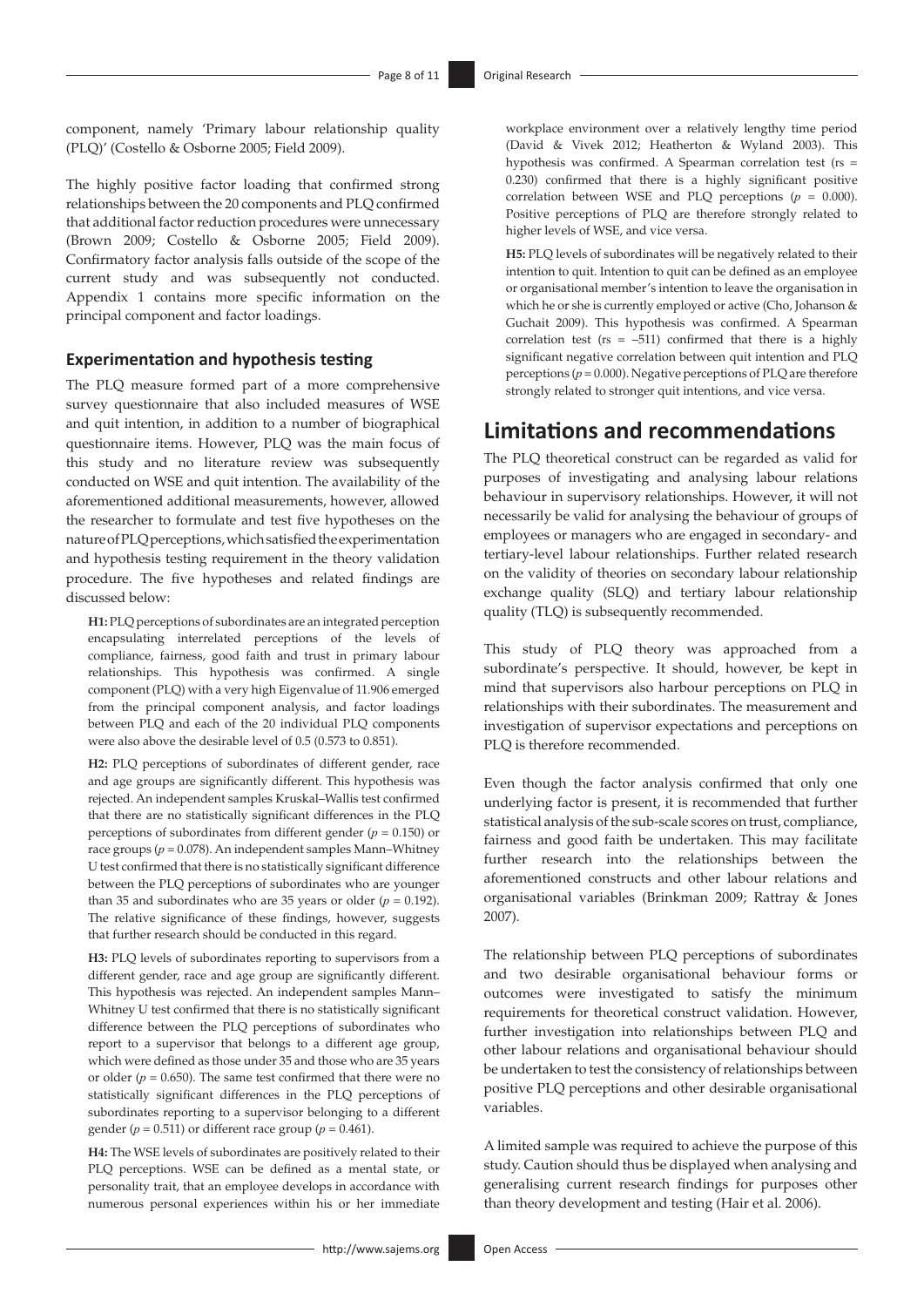# **Concluding remarks**

The validity of PLQ as a theoretical construct was investigated in this study. A comprehensive literature review was conducted and a valid and reliable measure was implemented to measure PLQ levels of 454 subordinate employees in the Tshwane region. Literature review and statistical analysis findings were integrated, and the following final conclusions were drawn:

- All subordinate employees, irrespective of age, gender or race, have expectations on formal and psychological contracting outcomes. These expectations inform their perceptions of PLQ. This limited study revealed no statistically significant differences between the PLQ perceptions of respondents with different age, gender or race characteristics.
- Primary labour relationship quality is a theoretical construct that refers to a distinct subjective quality estimate that is assimilated from unique expectations and perceptions of the levels of compliance, fairness, good faith and trust that a supervisor displays in a labour relationship with an immediate subordinate.
- PLQ perceptions of subordinates are significantly related to at least two desirable organisational behaviour forms or outcomes. The study confirmed a statistically significant positive relationship between the PLQ perceptions of subordinates and their WSE, as well as a statistically significant negative relationship between PLQ perceptions of subordinates and their quit intentions.
- It can be confidently assumed that there are significant positive relationships between positive PLQ perceptions and a variety of desirable labour relationship and organisational behaviours and outcomes, and negative relationships between positive PLQ perceptions and undesirable relationship behaviour. Accordingly, it can also be confidently assumed that there are significant positive relationships between negative PLQ perceptions and a variety of undesirable labour relationship and organisational behaviours and outcomes, and a negative relationship between negative PLQ perceptions and desirable relationship behaviour.

The findings from this study can provide a solid foundation for future research into other variables that influence PLQ perceptions, and the relationships between PLQ and other labour relations and organisational behaviour phenomena, such as union affiliation, qualification, position, length of service, deviant organisational behaviour, organisational commitment, organisational culture, organisational values, organisational structure, conflict style, motivation, remuneration level, leadership style, POS, leader–member exchange, personality type, personal values, employee engagement, citizenship, job satisfaction, absenteeism, age, race and gender, among others (Chartered Institute of Personnel and Development 2012; De Silva 2014; Ghosh & Ray 2012; Overell et al. 2010; Robbins & Judge 2013; Searle & Skinner 2011).

The PLQ construct also encapsulates a reliable set of behaviour criteria that can be used for objective assessment

of PLQ perceptions of subordinates. Such measurements can facilitate effective identification of behaviour development needs of supervisors operating at different levels in organisations. Furthermore, it provides a reliable foundation for developing pro-active labour relations strategies, structures, policies, procedures and behavioural interventions that are needed to effectively prevent and manage labour relations behaviours and outcomes.

The author would like to acknowledge and thank all fieldworkers, colleagues, family and friends that provided support, encouragement, feedback and many other forms of assistance during this project.

# **Acknowledgements Competing interests**

The author declares that he has no financial or personal relationships that may have inappropriately influenced him in writing this article.

# **References**

- Babbie, E., 2011, *Introduction to social research*, 5th edn., Cengage Learning, Wadsworth, OH.
- Bendix, S., 2015, *Labour relations: A southern African perspective*, 6th edn., Juta Academic, Cape Town.
- Bless, C., Higson-Smith, C. & Sithole, S.L., 2013, *Fundamentals of social research methods: An African perspective*, Juta, Cape Town.
- Botha, L. & Moalusi, K.P., 2010, 'Values underlying perceptions of breach of the psychological contract', *SA Journal of Industrial Psychology* 36(1), 1–12.
- Brown, J.D., 2009, 'Choosing the right type of rotation in PCA and EFA', *Shiken: JALT Testing & Evaluation SIG Newsletter* 13(11), 20–25.
- Brinkman, W.P., 2009, *Design of a questionnaire instrument: Handbook of mobile technology research methods*, Nova Publisher, Delft.
- Cho, S., Johanson, M.M. & Guchait, P., 2009, 'Employees intent to leave: A comparison of determinants of intent to leave versus intent to stay', *International Journal of Hospitality Management* 28, 374–381.<https://doi.org/10.1016/j.ijhm.2008.10.007>
- Chartered Institute of Personnel and Development (CIPD), 2012, *What is employee relations?* CIPD, London, viewed 15 February 2016, from [http://www.cipd.co.uk/](http://www.cipd.co.uk/NR/rdonlyres/B39AFC72-25BD-4C10-B1BA-3564CAC3BBB3/0/whatemprels1105.pdf) [NR/rdonlyres/B39AFC72-25BD-4C10-B1BA-3564CAC3BBB3/0/whatemprels1105.pdf](http://www.cipd.co.uk/NR/rdonlyres/B39AFC72-25BD-4C10-B1BA-3564CAC3BBB3/0/whatemprels1105.pdf)
- Commission for Conciliation, Mediation and Arbitration (CCMA), 2011, *CCMA Infosheet: Harassment*, CCMA, Johannesburg, viewed 12 February 2011, from <http://www.ccma.org.za/UploadedMedia/InfoSheets>
- Costello, A.B. & Osborne, J.W., 2005, 'Best practices in exploratory factor analysis: Four recommendations for getting the most from your analysis', *Practical Assessment Research & Evaluation* 10(7), 1–9.
- Cresswell, J.W., 2014, *Research design: Qualitative, quantitative and mixed-methods approaches*, 4th edn., Sage, London.
- Cropanzano, R., Bowen, D.E. & Gilliland, S.W., 2007, 'The management of organizational justice', *Academy of Management Perspectives* 21(4), 34–49. <https://doi.org/10.5465/AMP.2007.27895338>
- Coyle-Shapiro, J.A. & Shore, L.M., 2008, 'The employee-organization relationship: Where do we go from here?', *Human Resource Management* 17, 166–179. <https://doi.org/10.1016/j.hrmr.2007.03.008>
- David, E. & Vivek, P., 2012, 'Exploring the relationship between organization-based self esteem and burnout: A preliminary analysis', *Advances in Management* 5(3), 54–59.
- Delobelle, P., Rawlinson, J.L., Ntuli, S., Malatsi, I., Decock, R. & Depoorter, A.M., 2011, 'Job satisfaction and turnover intent of primary healthcare nurses in rural South Africa: A questionnaire survey', *Journal of Advanced Nursing* 67(2), 371–383. <https://doi.org/10.1111/j.1365-2648.2010.05496.x>
- De Silva, S.R., 2014, *Elements of a sound industrial relations system*, International Labour Organisation, Geneva, viewed 15 November 2014, from [http://www.ilo.](http://www.ilo.org/public/english/dialogue/actemp/downloads/publications/srseleme.pdf) [org/public/english/dialogue/actemp/downloads/publications/srseleme.pdf](http://www.ilo.org/public/english/dialogue/actemp/downloads/publications/srseleme.pdf)
- Dimatteo, L.A., Bird, R.C. & Colquitt, J.A., 2011, 'Justice, labour, and the psychological contract', in *Selected works*, University of Florida, viewed 15 October 2012, from [http://works.bepress.com/larry\\_dimatteo/6](http://works.bepress.com/larry_dimatteo/6)
- Ehlers, L.I., 2013, 'A typology of desirable employment relationship conditions in supervisory relationships', *South African Journal of Labour Relations* 37(2), 48–68.
- Ehlers, L.I., 2014, 'Social outcomes of labour relationship exchanges in different contracting dimensions', in *8th Annual International Business Conference*, Swakopmund, August 19, 2014, pp. 21–32.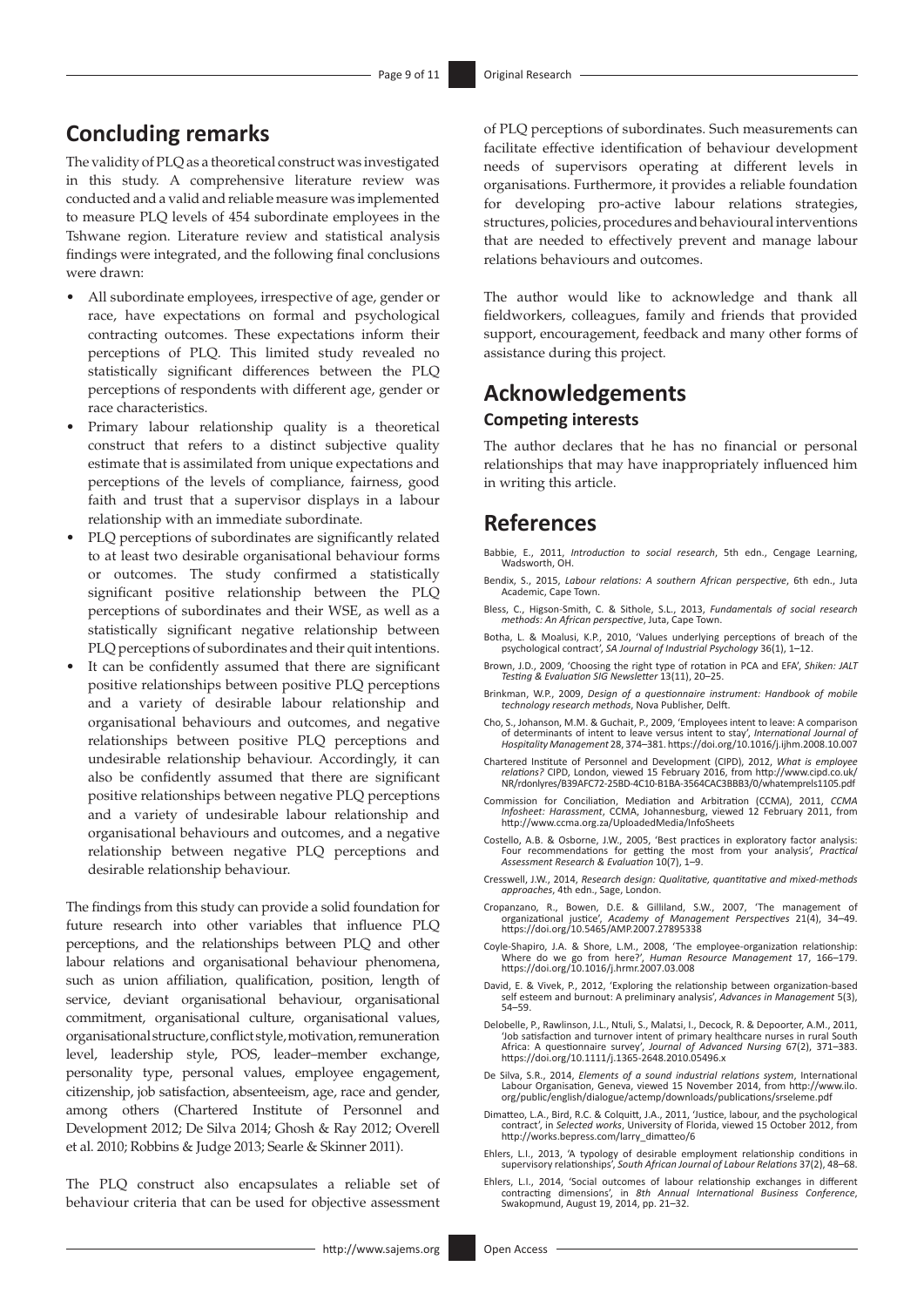- Ehlers, L.I. & Jordaan, C., 2016, 'A measure of labour relationship quality levels in South African supervisory relationships', *Journal of Management and Administration* 2016(1), 1–35.
- Field, A., 2009, *Discovering statistics using SPSS*, 3rd edn., Sage, London.
- Flanagan, T. & Runde, C., 2009, 'How teams can capitalize on conflict', *Strategy & Leadership* 37(1), 20–22.<https://doi.org/10.1108/10878570910926025>
- Friedman, K., 2003, 'Theory construction in design research criteria: Approaches, and methods', *Design Studies* 24(6), 507–522. [https://doi.org/10.1016/S0142-](https://doi.org/10.1016/S0142-694X(03)00039-5) [694X\(03\)00039-5](https://doi.org/10.1016/S0142-694X(03)00039-5)
- Gay, B. & Weaver, S., 2011, 'Theory building and paradigms: A primer on the nuances of theory construction', *American International Journal of Contemporary Research* 1(2), 24–32.
- Ghosh, A. & Ray, P., 2012, 'A contemporary model for industrial relations: Relook from global perspective', *Management and Labour Studies* 37, 17, viewed 13 February 2014, from <http://mls.sagepub.com/content/37/1/17>
- Grogan, J., 2014, *Workplace law*, 11th edn., Juta and Company, Cape Town.
- Guest, D.E., 2004, 'The psychology of the labour relationship: An analysis based on the psychological contract', *Applied Psychology* 53(4), 541–555. [https://doi.org/10.1111/](https://doi.org/10.1111/j.1464-0597.2004.00187.x) [j.1464-0597.2004.00187.x](https://doi.org/10.1111/j.1464-0597.2004.00187.x)
- Gerlach, K., Levine, D., Stephan, G. & Struck, O., 2007, 'Fairness and the labour contract: North American regions versus Germany', *Cambridge Journal of Economics* 32(3), 421–439. <https://doi.org/10.1093/cje/bem040>
- Hair, J.F., Black, W.C., Babin, B.J., Anderson, R.E. & Tatham, R.L., 2006, *Multivariate data analysis*, 6th edn., Pearson Prentice-Hall, Upper Saddle River, NJ.
- Hayton, J.C., Allen, D.G. & Scarpello, V., 2004, 'Factor retention decisions in exploratory factor analysis: A tutorial on parallel analysis', *Organizational Research Methods* 7(2), 191–205. <https://doi.org/10.1177/1094428104263675>
- Heap, L., 2009, 'Bad faith one day Good faith the next?', in J. Riley (ed.), *The debate: Good faith and the labour relationship*, pp. 8–9, Australian Institute of Employment Rights, Victoria, Australia.
- Heatherton, T.F. & Wyland, C.L., 2003, *Assessing self-esteem. Positive psychological assessment; a handbook of models and measures*, APA, Washington, DC.
- Holtz, B.C. & Harold, C.M., 2009, 'Fair today, fair tomorrow? A longitudinal investigation of overall justice perceptions', *Journal of Applied Psychology* 94(5), 1185–1199. <https://doi.org/10.1037/a0015900>
- Joubert, M. & Roodt, G., 2011, 'Identifying enabling management practices for employee engagement', *Acta Commercii* 11(1), 88–110.
- Kickul, J., Gundry, L.K. & Posig, M., 2005, 'Does trust matter? The relationship between equity sensitivity and perceived organizational justice', *Journal of Business Ethics*  56, 205–218.<https://doi.org/10.1007/s10551-004-0992-0>
- Kumar, R., 2011, *Research methodology*, 3rd edn., Sage, New Delhi.
- Linde, B.B., Schalk, M.J.D. & Linde, H., 2008, 'Clarity and trust: The experience of workplace regulations by employees', *South African Journal of Labour Relations* 32(2), 86–103.
- Moloto, G.R.B., Brink, L. & Nel, J.A., 2014, 'An exploration of stereotype perceptions amongst support staff within a South African higher education institution', *SA Journal of Human Resource Management* 12(1), Art. #573. [https://doi.org/10.4102/](https://doi.org/10.4102/sajhrm.v12i1.573) [sajhrm.v12i1.573](https://doi.org/10.4102/sajhrm.v12i1.573)
- Navarro, M.D.L.R. & Cabrera, E.F., 2009, 'A typology of labour relationships', *Psychology in Spain* 13(1), 72–88.
- Nel, P.S., Kirsten, M., Swanepoel, B.J. & Poissat, P., 2016, *South African labour relations*, 8th edn., Van Schaik Publishers, Pretoria.
- Ntimba, D., 2015, 'Perceived causes of workplace conflict at Zonderwater Management Area', Unpublished MTech dissertation, TUT.
- Overell, S., Mills, T., Roberts, S., Lekhi, R. & Blaug, R., 2010, *The employment relationship and the quality of work*, Provocation Paper 7, The Good Work Commission, London.
- Oxford Press, 2010, *Paperback Oxford English dictionary*, 10th edn., Oxford University Press, Oxford.
- Rattray, J. & Jones, M.C., 2007, 'Essential elements of questionnaire design and development', *Journal of Clinical Nursing* 16(2), 234–243. [https://doi.org/10.1111/](https://doi.org/10.1111/j.1365-2702.2006.01573.x) [j.1365-2702.2006.01573.x](https://doi.org/10.1111/j.1365-2702.2006.01573.x)
- Riley, J., 2009, 'Good faith in labour relationships', in *The debate: Good faith and the employment relationship*, Australian Institute of Employment Rights, Victoria, Australia.
- Robbins, S. & Judge, T., 2013, *Organizational behaviour*, 14th edn., Pearson, Boston.
- Salamon, M., 1987, *Industrial relations: Theory and practice*, Prentice-Hall, London.
- Searle, R.H. & Skinner, D., 2011, *Trust and human resource management*, Edward Elgar Publishing Limited, Cheltenham.
- Shanock, L.R. & Eisenberger, R., 2006, 'When supervisors feel supported: Relationships with subordinates, perceived supervisor support, perceived organizational support, and performance', *Journal of Applied Psychology* 91(3), 689–695. [https://doi.](https://doi.org/10.1037/0021-9010.91.3.689) [org/10.1037/0021-9010.91.3.689](https://doi.org/10.1037/0021-9010.91.3.689)
- Shimanskaya, I., 2010, 'The principle of good faith in European international trade', Unpublished masters dissertation, University of Tampere.
- Snow, C.C. & Thomas, J.B., 1994, 'Field research methods in strategic management: Contributions to theory building and testing', *Journal of Management Studies* 31(4), 457–480.<https://doi.org/10.1111/j.1467-6486.1994.tb00626.x>
- Soko, M. & Balchin, N., 2014, *Breaking the deadlock: Tackling the South African labour market crisis*, UCT GSB Business Review 2014(2), viewed 20 February 2016, from [http://www.gsbbusinessreview.gsb.uct.ac.za/breaking-the-deadlock-tackling](http://www.gsbbusinessreview.gsb.uct.ac.za/breaking-the-deadlock-tackling-the-south-african-labour-market-crisis)[the-south-african-labour-market-crisis](http://www.gsbbusinessreview.gsb.uct.ac.za/breaking-the-deadlock-tackling-the-south-african-labour-market-crisis)
- Southey, K., 2010, 'A typology of employee explanations of misbehaviour: An analysis of unfair dismissal cases', *Journal of Industrial Relations* 52(1), 81–102. [https://](https://doi.org/10.1177/0022185609353991) [doi.org/10.1177/0022185609353991](https://doi.org/10.1177/0022185609353991)
- Sparrow, P.R. & Cooper, C.L., 2003, *The labour relationship. Key challenges for HR*, Butterworth-Heinemann. London.
- Tekleab, A.G. & Taylor, M.S., 2003, 'Aren't there two parties in an labour relationship? Antecedents and consequences of organization-employee agreement on contract obligations and violations', *Journal of Organizational Behavior* 24(5), 585–608. <https://doi.org/10.1002/job.204>
- Tepper, B.J., 2007, 'Abusive supervision in work organizations: Review, synthesis, and directions for future research', *Journal of Management* 33, 261–289. [https://doi.](https://doi.org/10.1177/0149206307300812) [org/10.1177/0149206307300812](https://doi.org/10.1177/0149206307300812)
- Theledi, N.L., 2015, 'Employment relationship satisfaction of constables in the South African Police Service in the Tshwane region', Unpublished masters dissertation, Tshwane University of Technology, Pretoria.
- Venter, R. & Levy, A. (eds.), 2014, *Labour relations in South Africa*, 5th edn., Oxford University Press, Cape Town.
- Williams, M., 2007, 'Building genuine trust through interpersonal emotion management:<br>A threat regulation model of trust and collaboration across boundaries',<br>The Academy of Management Review 32, 595–621. https://doi.org/1 [AMR.2007.24351867](https://doi.org/10.5465/AMR.2007.24351867)

Appendix starts on the next page  $\rightarrow$